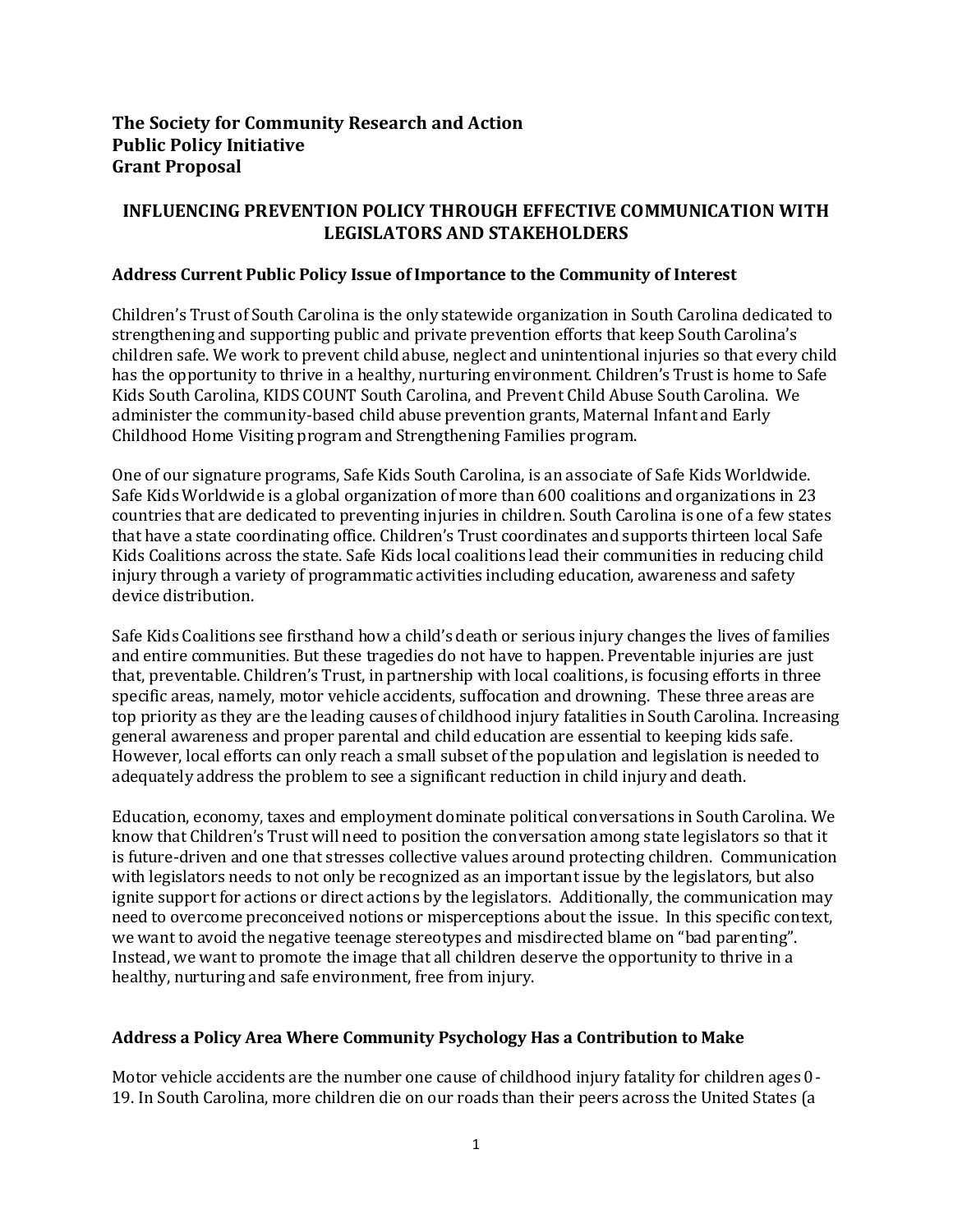rate of 14.3 per 100,000 versus 9.24 per 100,000). In the past decade, more than 1,598 children have died in motor vehicle accidents in South Carolina. With such high numbers and numerous options for targeted intervention efforts, motor vehicle injuries are a top priority for our prevention efforts. Given the value of prevention efforts within the field of community psychology, especially at the policy and advocacy level, community psychologists are well-prepared to make contributions to policy-related prevention efforts.

With our legislative focus on improving child safety in motor vehicles, we have been working to achieve the following:

- Update the current South Carolina Child Passenger Restraint Law to reflect American Academy of Pediatrics and National Highway Traffic Safety Administration standards,
- Pass legislation to ban texting while driving, and
- Create a stronger graduated driver's licensing law.

The numbers are substantial and this work has the potential to considerably reduce the number of child injury and fatalities. We believe this movement could have bipartisan potential in a divisive political landscape. No other South Carolina organization has taken on motor vehicle accidents at a state-wide scale, proposing changes to state law.

This January, the South Carolina Legislature will begin the second year of its two-year legislative session. We want to use this policy grant opportunity to survey members of the General Assembly to gain a better understanding of their perspective of the work of Children's Trust, effective advocacy strategies, and positions on child passenger safety. While the majority of members of the House will be seeking re-election, it is anticipated that many of the incumbents will remain in office after November 4th.

Additionally, we want to use this policy grant opportunity to survey members of the Safe Kids Coalition to identify areas for increasing policy and advocacy related capacity. We currently have assumptions as to why members of the Coalitions do not participate in advocacy efforts, including lack of time, lack of knowledge, or restrictions from lead agency. Our hope is that this survey will confirm or disprove our assumptions and help us better address these barriers. While legislative changes could be achieved by increasing the capacity for the Children's Trust to engage in effective communication with legislators, increasing the capacity of coalition members would make actual policy changes more likely.

# **Method**

- Survey Development: Children's Trust will review the current academic and research literature for previous studies and projects that have surveyed legislators and coalitions. The Children's Trust will use this information to inform content- and geographicallyrelevant surveys.
	- o Safe Kids Coalition: Questions for Safe Kids Coalitions (made up approximately 200 individuals) will center on measuring their capacity for advocacy, level of community involvement and perceptions of seriousness of the issue of children and motor vehicle safety.
	- $\circ$  Legislators: Questions for legislators (174 in total) will seek to measure their knowledge of these issues (i.e., child passenger safety, texting while driving, graduated driving), the frequency in which they are approached or involved in this issue, and how effective advocacy efforts impact their decision-making process to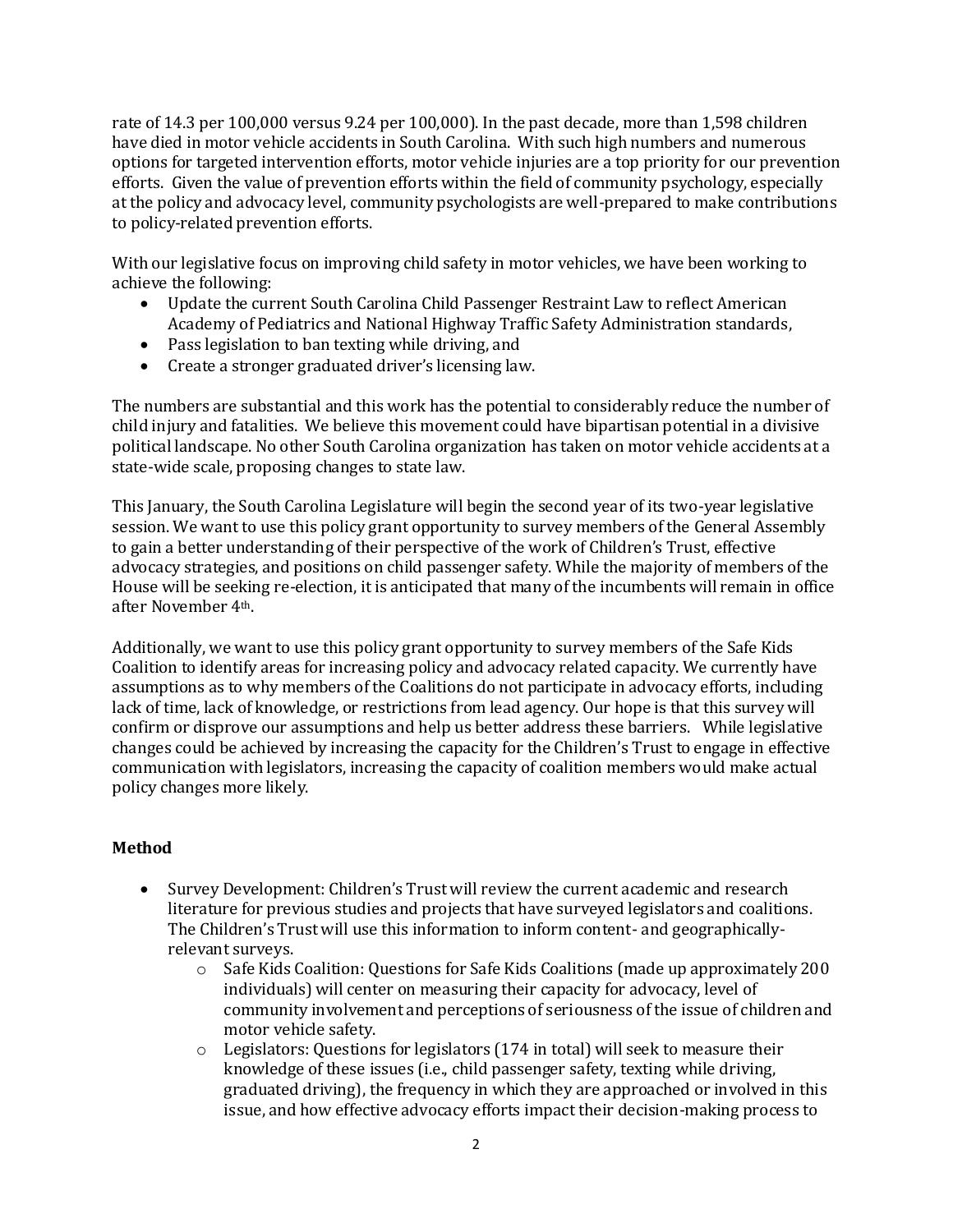support legislative action.

- Survey Administration: The surveys to both the legislators and Safe Kids Coalition members will take place online via SurveyMonkey. Legislators and coalition members will be sent a link to the survey and recipients will be asked to complete the survey within 30 days. A reminder will be sent to the recipients at the mid-way point.
- Survey Analysis: Data from both of the surveys will be analyzed with IBM SPSS 20. Anticipated analyses include descriptives, frequencies and linear and logistic regressions.
- Survey Follow-up: A follow-up with Safe Kids Coalition members and key legislators will be conducted after the survey data has been analyzed. The purpose of the follow-up is to gather additional qualitative information to supplement the results from the survey.
	- o Safe Kids Coalition: Follow up in-person meetings will be conducted with representatives from each of the 13 Safe Kids Coalitions. The number of in-persons meetings will depend on the response rate to the survey overall and the response rate from each of the 13 Safe Kids Coalitions. The goal is to conduct two in-person interviews for each of the 13 Safe Kids Coalitions. Follow-up questions would attempt to better understand barriers to advocacy, as well as develop opportunities to disseminate local successes in child passenger safety to support statewide efforts.
	- $\circ$  Legislators and key staff: Follow up in-person meetings will be conducted with key legislators and committee staff. We will focus on surveying legislators that Children's Trust and/or Safe Kids Coalitions have an existing relationship with, members of the Freshman Caucus (newly elected legislators), Senate and House members of the Joint Citizens and Legislative Committee on Children, and committee staff from Senate and House Transportation and Judiciary. The goal is to conduct one in-person meeting with three members from the Senate, five members from the House and four committee staff.

### **Connection to Community Psychology**

Children's Trust and the proposed project have several clear connections to community psychology. First, the organization and the proposed project emphasize prevention. Prevention is a growing field within community psychology and has received recent attention by the Prevention Project (see [preventionproject.us\)](http://preventionproject.us/). The idea that problems can be prevented, rather than treated, is valued within community psychology.

Second, the proposed project has the potential to increase individual and family wellness, which is one of the core values of community psychology. The preservation of the life of a child is not the only benefit to legislative changes to South Carolina's child passenger laws. Legislative changes would likely reduce the rate at which children are harmed in motor vehicle accidents, and would prevent distress and harm caused to others by the death of a child.

Finally, the proposed project has a great potential to increase empowerment of individuals and organizations, and increase collaboration with South Carolina's legislators. Empowerment and collaboration also represent two core values of community psychology and are important for increasing control over ones' life and developing relationships to increase effectiveness of community change efforts, respectively. While empowerment and collaboration are discussed in more detail below, it is important to note that this project will increase empowerment for members of Children's Trust and the Safe Kids Coalitions. The project will also increase collaboration between Children's Trust and the Safe Kids Coalitions and South Carolina's legislators. By increasing empowerment and collaboration in the policy arena, many children and families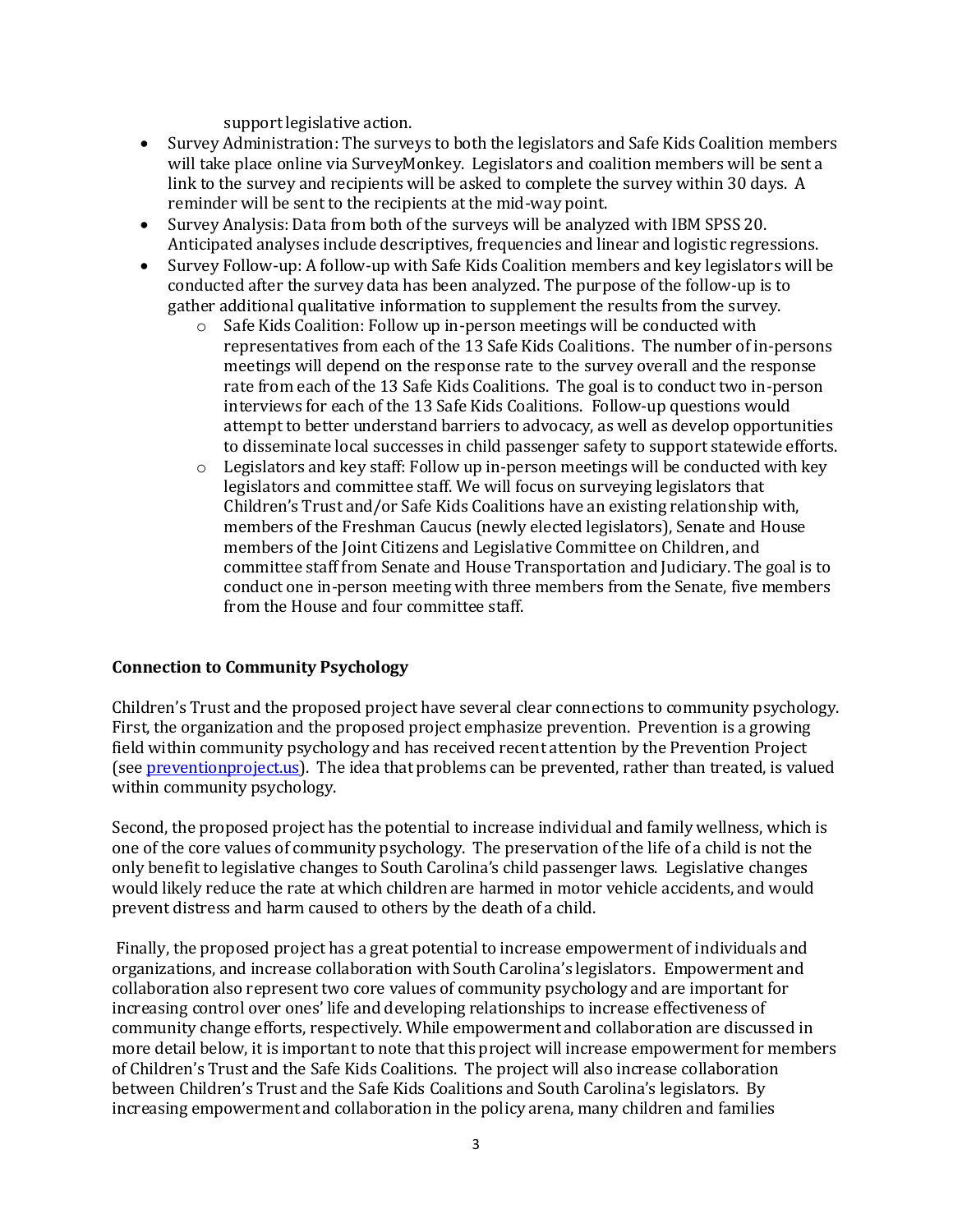throughout the state of South Carolina are likely to benefit from changes.

## **Demonstrate Potential to Establish or Build Relationships with Organizations**

We currently work closely with a strong coalition around the issue of child safety, in particular child passenger safety. Current collaborators include South Carolina Children's Hospital Association, University of South Carolina, Children's Law Center, South Carolina Brain Injury Alliance, local Safe Kids coordinating coalitions and other public safety officials. We would like to use this opportunity to broaden this network to include medical groups, religious institutions and other youth-serving organizations. We anticipate that the work conducted as part of this grant with strengthen the advocacy efforts of Children's Trust and Safe Kids coalitions and will serve as a model to enhance our collaborative work with these organizations. Lessons learned from this grant will shape our future work together with partners who are also working on the issue of child motor vehicle safety.

### **Demonstrate Potential to Have a Successful Impact**

With strong data, our coalition members and survey results we believe that we can have an impact on moving state legislation to keep kids safe. Children's Trust has a history of successful legislative work, including the most recent passage of a bill to protect student athletes from repeat concussions. Children's Trust, in collaboration with several of the organizations listed above, assisted in writing the legislation, provided educational information to legislators and submitted testimony on the concussion bill. We acknowledge that the presence of the National Football League and the Carolina Panthers played a critical role in the passage of this bill. While few of our legislative priorities get national support, being a key organization at the table on this bill, furthered Children's Trust respect among child well-being professionals and strengthened our reputation among members of the General Assembly. This proposal would further enhance or efforts and scale up our impact at both a local and statewide level.

### **Increase Capacity of Communities/Groups to Influence Policy**

This grant would not only provide Children's Trust with the opportunity to build our legislative capacity but would also build capacity of the local Safe Kids coalitions across the state. While the Safe Kids coalitions are powerful in numbers (including more than 600 trained child passenger safety technicians), they have not been organized around advocacy efforts. Few coalition members will contact their legislators regarding a particular issue and even fewer engage their elected officials at a local level (e.g., inviting them to community safety events). Safe Kids coalitions are extremely crucial to the work of keeping kids safe because they see the results of improperly installed car seats or texting while driving. We hope through this effort (e.g., empowering the coalition members with knowledge of effective legislator-communication tactics), they will begin cultivating relationships with member of the General Assembly and bringing to light the true high incidences and seriousness of child injuries as well as the impact these accidents have on the communities they serve.

### **Increase Capacity of SCRA to Influence Public Policy**

The process and results from the project could increase the capacity of SCRA to influence public policy in a number of ways. First, the process will be important for the lead applicant as a member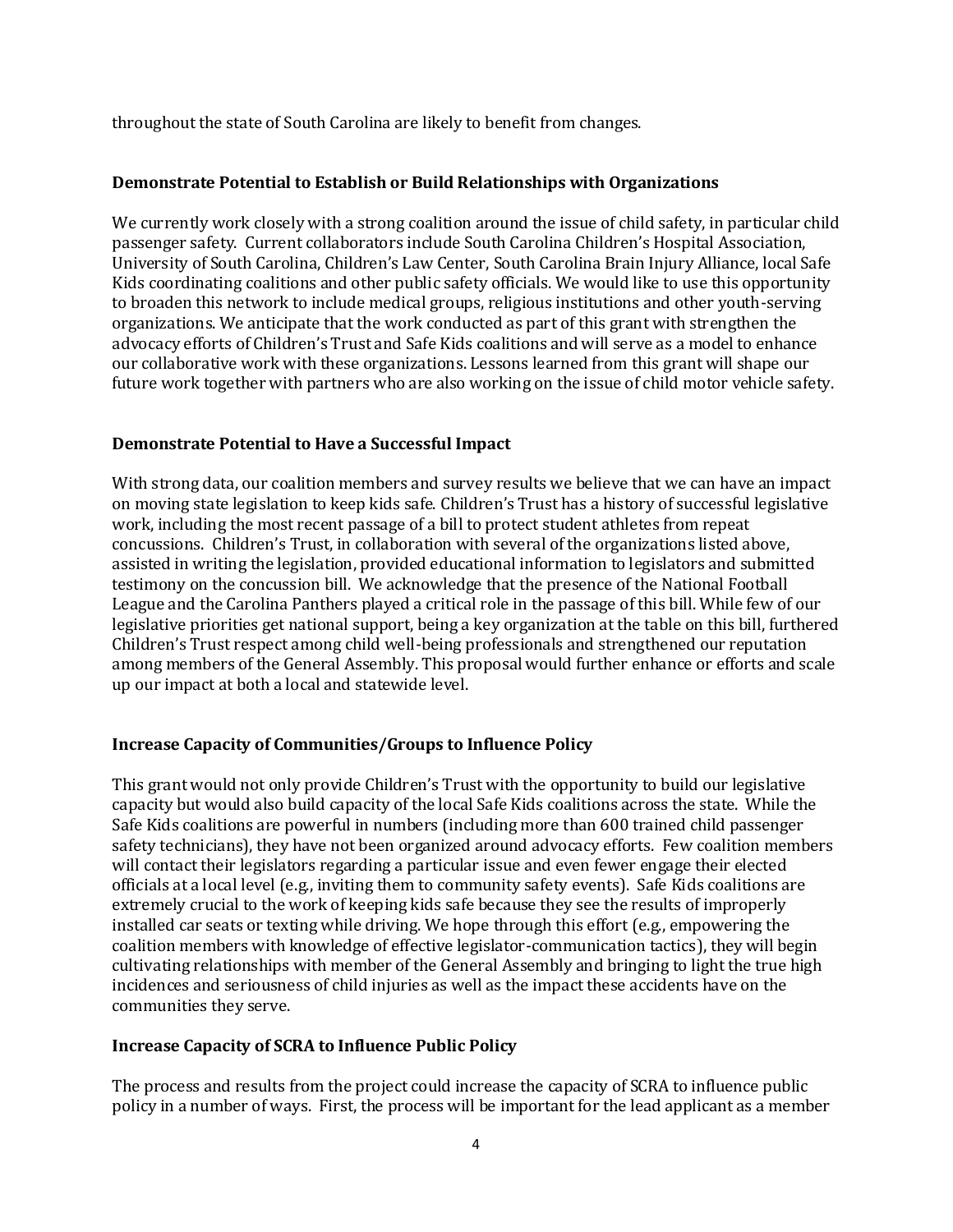of the SCRA policy committee. The lead applicant will be able to share experiences from the project with the policy committee, as the policy committee engages in public policy efforts.

Second, the results of the project could be shared with SCRA via the general and policy website. Members would be able to access information about the project, results from the surveys, lessons learned, and dissemination methods. Additionally, the website and membership could be updated on legislative actions that result from this project.

Third, the results of the project could be published in academic outlets. For example, the project applications would be interested in writing an article in *The Community Psychologist* (TCP). By publishing an article in TCP, members of SCRA are able to access information about the project and, most importantly, information about how to communicate with legislators.

Finally, the results of the project could be shared in-person with SCRA members at conferences. Currently, SCRA and The Society for the Psychological Study of Social Issues (SPSSI) are exploring a pre-conference activity (i.e., Advocate Day) at the annual American Psychological Associate (APA) conference. The purpose of the Advocate Day would be to increase the advocacy-related skills of SCRA and SPSSI members and inform legislators of the values, skills, and knowledge of SCRA and SPSSI members. The information provided to SCRA and SPSSI members on Advocate Day could include results from this project, specifically regarding communication with legislators. In addition, the results of the project could be presented at the SCRA biennial conference, potentially as part of the policy workshop.

#### **Budget**

| <b>Budget Item</b>            | <b>Amount Requested</b> |
|-------------------------------|-------------------------|
| Staff time for Policy Liaison | \$3,500.00              |
|                               |                         |
| Travel (in state)             | \$500.00                |
| Refreshments for coalition    | \$300.00                |
| meetings                      |                         |
| Administrative costs          | \$300.00                |
| (printing, survey tool,       |                         |
| dissemination materials)      |                         |
| APA conference                | \$400.00                |
| Total                         | \$5,000.00              |

Two Children's Trust staff, Evaluator and Policy Liaison, will be the lead on this project. Grant funding will cover staff time to research and conduct surveys and compile results (Evaluator staff time matched through Duke Endowment grant). Funding for travel will allow staff to meet with Safe Kids coalition members across the state. We are also requesting funding for light refreshments to provide at these meetings to increase attendance and participation. Administrative costs will cover the cost of a survey administration tool (SurveyMonkey) as well as printing a publication and other dissemination tools of the survey findings. We are also requesting funding to attend the APA conference to present some of our findings.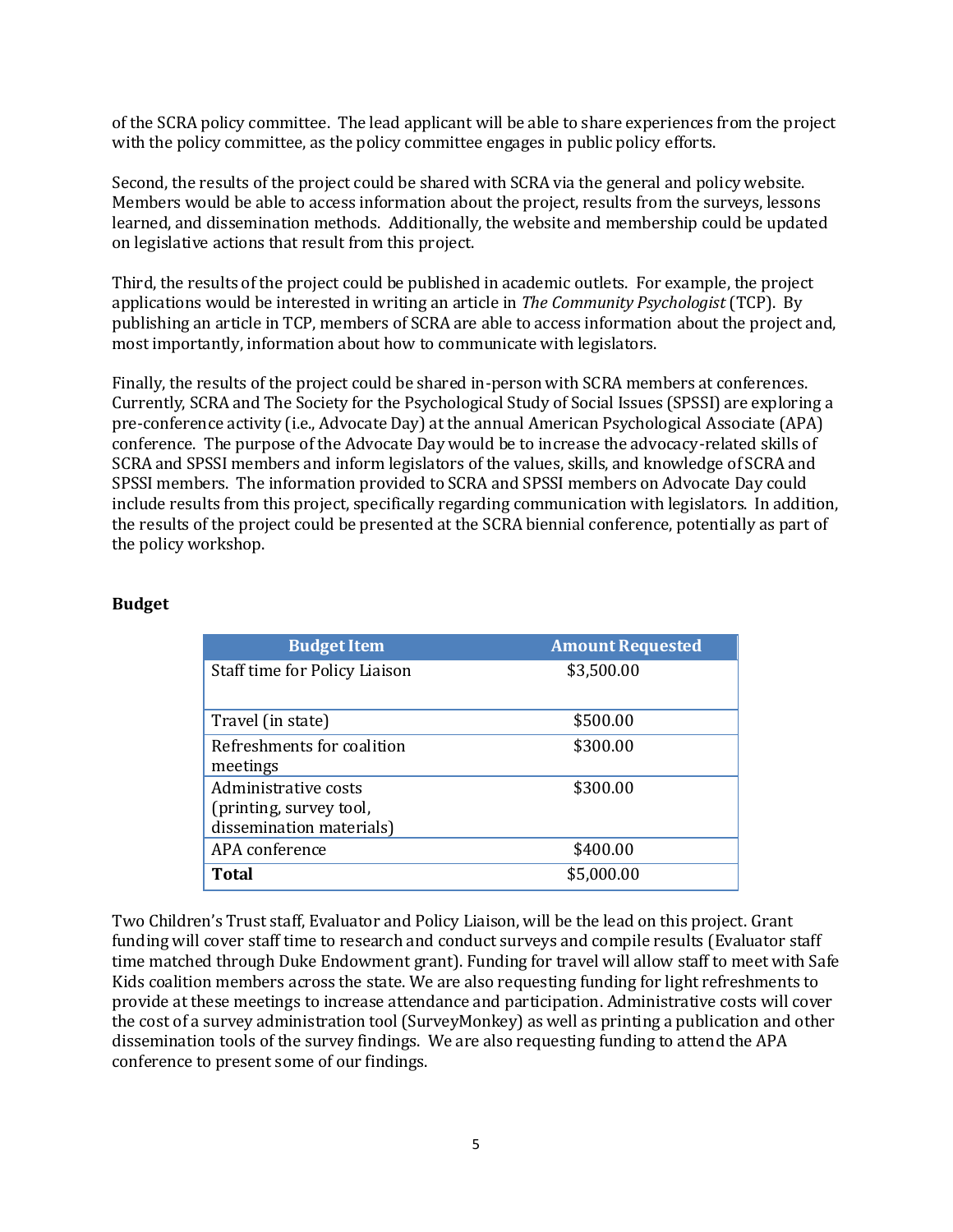#### **Plan for Dissemination of Results**

Children's Trust has several ways with which the results of this project will be disseminated. First, the Children's Trust will be hosting a policy forum in the fall of 2014. Advocates and community partners (including many Safe Kids Coalition representatives) will be in attendance. The purpose of the forum will be to educate attendees on effective advocacy tactics, find common ground among our legislative agenda's and recognize State House champions for their work supporting our efforts. At this conference, we would like to highlight the results of our survey in hopes of increasing advocacy efforts (and subsequent policy changes) when the session resumes in January 2015.

Children's Trust will also use social media outlets to share results of the survey. Through our website, blog, Twitter and Facebook we will highlight key findings of the survey. We will also include information about this project in our monthly e-newsletter, the Policy Post. There are more than 3,000 individuals that subscribe the Policy Post and membership consists of our Advocacy Network, key partners in child well-being organizations, and legislators.

| <b>Month</b>                 | <b>Activity</b>                | <b>Deliverable</b>         |
|------------------------------|--------------------------------|----------------------------|
| January-March 2014           | Survey development             |                            |
|                              | Communicate project            |                            |
|                              | intentions to Coalition and    |                            |
|                              | Legislators                    |                            |
| April-June 2014              | Data collection                |                            |
| <b>Iune 2014</b>             | Complete progress report for   | Progress Report            |
|                              | <b>SCRA Policy Committee</b>   |                            |
| <b>July 2014</b>             | Data analysis                  |                            |
| August 2014                  | Schedule follow-ups with       |                            |
|                              | Legislators                    |                            |
|                              | Update website, blog, Twitter  |                            |
|                              | and Facebook with key findings |                            |
|                              | of the survey                  |                            |
| <b>August-September 2014</b> | Conduct follow-ups with        |                            |
|                              | Legislators                    |                            |
| October 2014                 | Data analysis                  |                            |
|                              | Share results at policy forum  | Survey results hand-out    |
| November-December 2014       | Update website, blog, Twitter  |                            |
|                              | and Facebook with key findings |                            |
|                              | of the survey                  |                            |
| December 2014                | Complete progress report for   | Progress Report            |
|                              | <b>SCRA Policy Committee</b>   |                            |
| January 2015                 | Write column for The           | The Community Psychologist |
|                              | Community Psychologist         | column                     |
| <b>TBD 2015</b>              | Submit presentation for SCRA   |                            |
|                              | Policy Workshop                |                            |
| <b>TBD 2015</b>              | Present project at SCRA Policy |                            |
|                              | Workshop                       |                            |

## **Tentative Project Timeline**